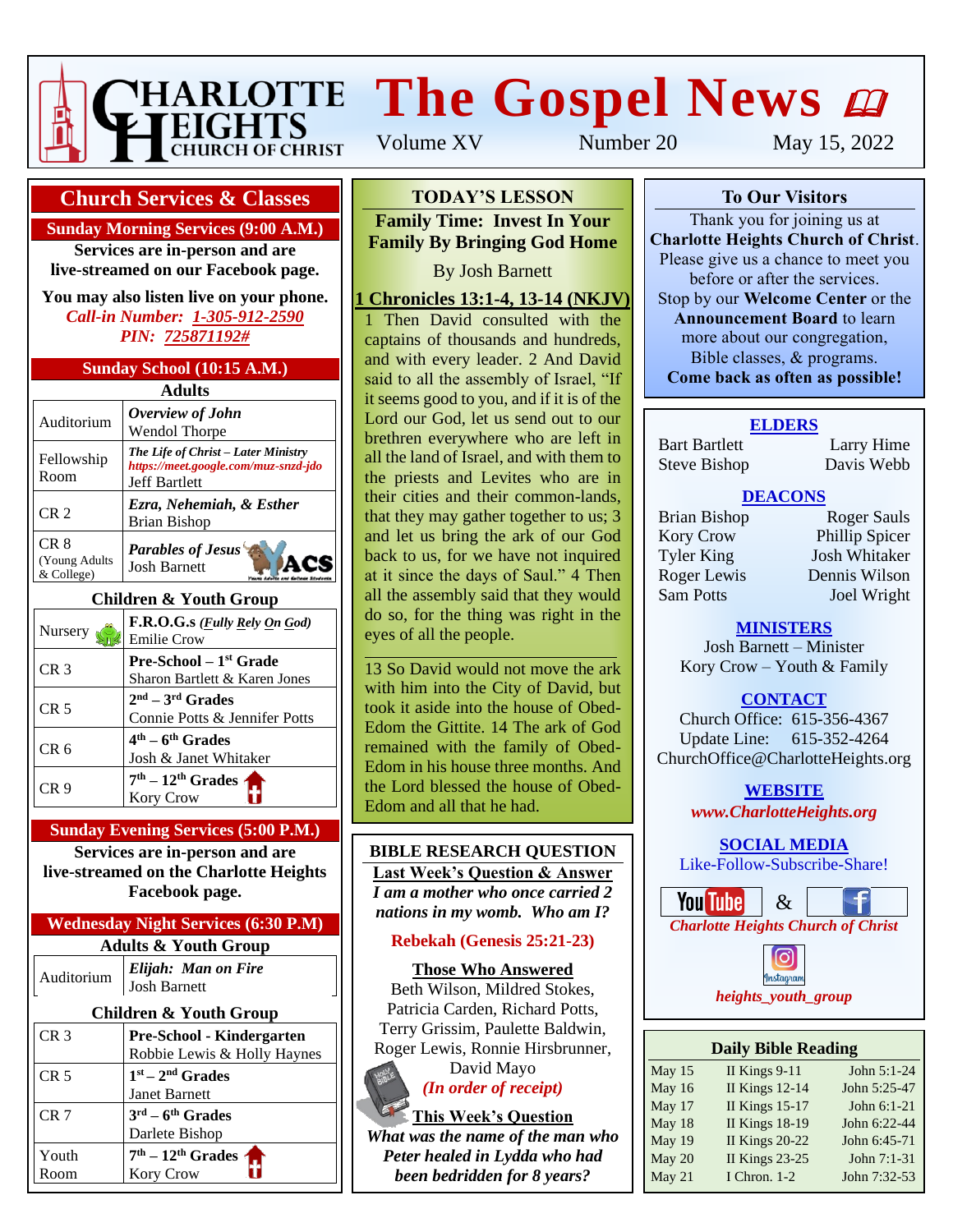## **Family Time: Invest Your Time By Bringing God Home**

If you had an Open House, what would visitors see? Would they see a home filled with lots of family pictures? Would they notice family heirlooms passed down for generations? Would they see the evidence of a family pet in the house? Could they see the presence of God there?

What does it mean to "Bring God Home"? How do you bring God somewhere when He is everywhere? The presence of God in our homes is with us, not God. It is a home blessed by God and acts accordingly. It is a home where marriage is between a husband and wife. It is a home where parents raise their children in the Lord. It is a home where God's love reigns instead of worldly love or selfish ambition. It is a home where prayer is practiced, and the Word is read often.



It amazes me how fast a house can get cluttered. I've cleared our attic from our move, and it gets filled back up again. We bring so much home. I feel like most of it is just more stuff. We need to be purposeful that God is a strong presence in our homes. I had a wise preacher tell me while I was a student in college that my Christian education was the icing on the cake, and my home life was the cake. It is the home's responsibility to sow the seed of Christianity. It is not the responsibility of the church or school. Let us learn from David's mistake regarding his attempt to bring God home. Let us invest time with our families.

> In Him, Josh Barnett

## **Upcoming Events – At-A-Glance Sunday Night Song Service TONIGHT (5:00)**

**Sunday Night KIDS L.A.B. TONIGHT (5:00)**

**Friday Night Singing - HOST May 20 (7:00)** *See Announcement*

**Youth Celebration Day - May 22** *See Announcement*

**CARE Team May 22 (After Evening Services)** *Potluck Meal – Everyone Invited*

**5 th Sunday – Mission Sunday May 29 (9:00)**

*Guest Speaker: Ken Lowry (Churches of Christ Disaster Relief)*

> **Lads-To-Leaders Service May 29 (5:00)**

**Schools Out Party - June 4** *Details Coming Soon*

**Monday Night for the Master June 6**

**Holiday World Trip – June 7** *See Youth Section*

**Community Shred-It Day June 11 (9:00-12:00)** *See Announcement*

**Brookdale Belle Meade – Service June 12 (3:00)** *See Josh if you would like to help.*



# Friday Night Singing May 20 (7:00)

**Charlotte Heights** is scheduled to host the **Friday Night Singing THIS FRIDAY**.



### *Please make plans to come & support this event.*

**FRIDAY** 

#### **We Need Your Help!**

We will be providing Finger Foods, Desserts, & Drinks for our guests after the singing. If you can help provide these items, please sign the list on the table in the hallway.

# Thank You - Nursery

Thanks to everyone who has brought

**toys and items to the Nursery** over the past year.  $\downarrow$  We appreciate all of it.

The Nursery is currently full, and no more toys are needed at this time.

# Community Shred-It Event June 11 (9:00-12:00)

**Charlotte Heights** will host a **Community Shredder Service** event in the gym on June  $11<sup>th</sup>$ .

Items to be shredded may be brought to the building that day. These items will be placed in locked containers before being taken to be shredded.

This is a Community Outreach Event, but all members are welcome to participate.

*We will have flyers and more details coming soon. Please promote this event with your family and friends.*

# 2022 Graduate Recognition



We will recognize all 2022 Graduates with a special Bulletin Insert NEXT SUNDAY, May 22<sup>nd</sup>.

If you have a family member who will be graduating from High School, College, or any other area, and you would like them to be included, please submit a picture and a completed *Graduate Form* to the church office by *TODAY!*

*Graduate Forms* are on the table in the hallway.

You may submit the completed form & picture to the office or Email them to *[ChurchOffice@CharlotteHeights.org](mailto:ChurchOffice@CharlotteHeights.org)*.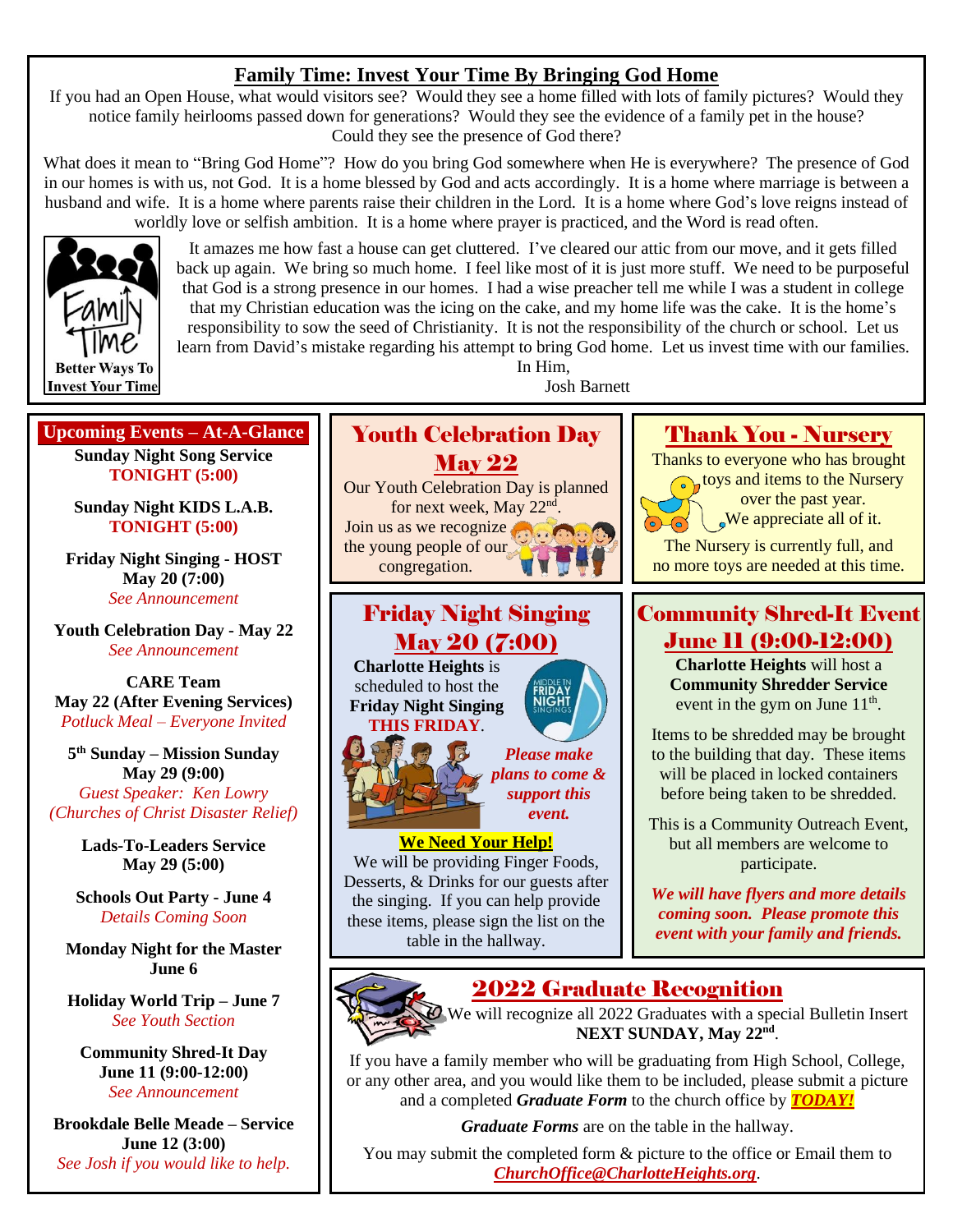

*him." Then Jesus said to him, "Go and do likewise."*

Jack

*After this date, we plan to donate the remaining T-Shirts to children in need.*